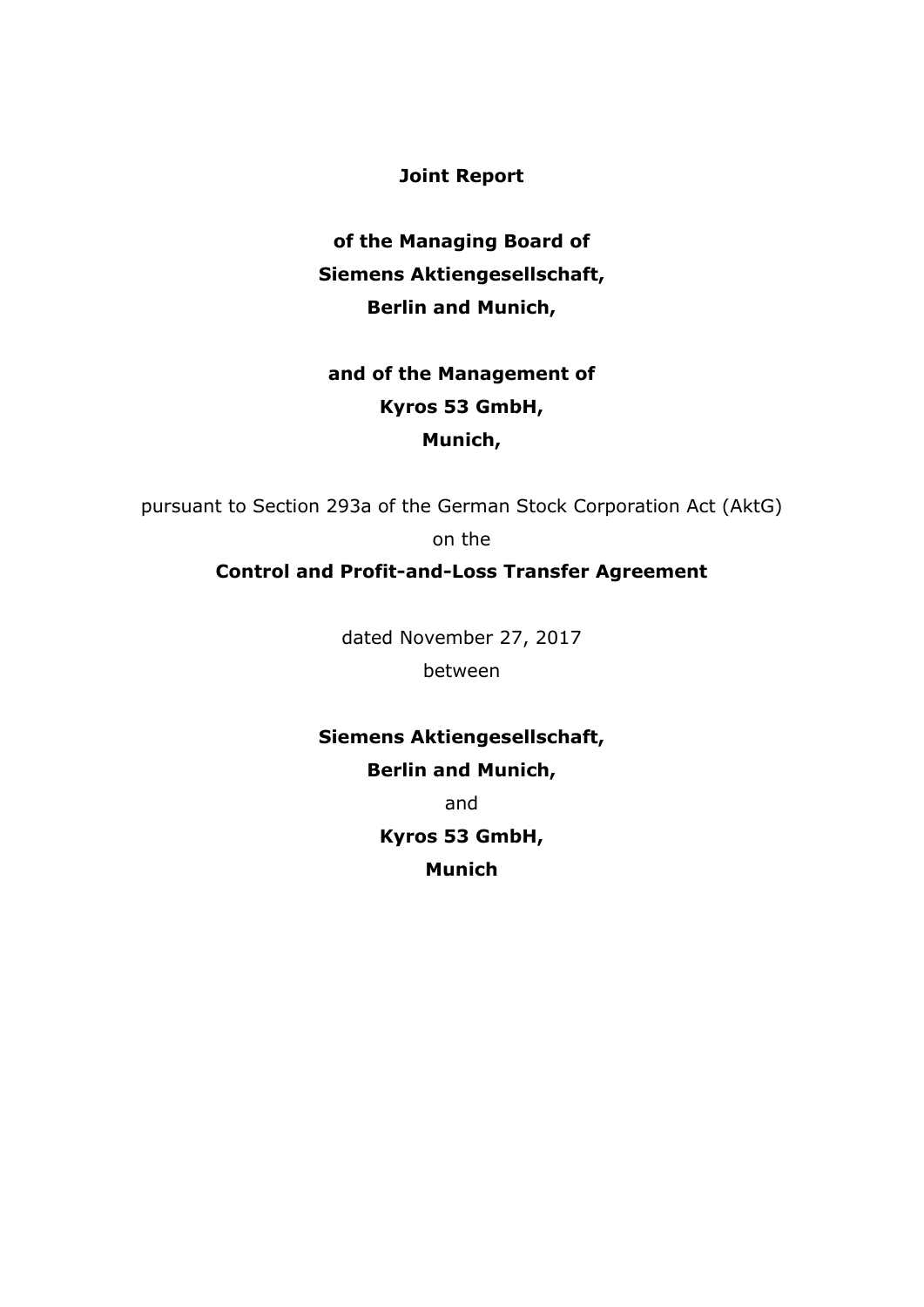# **1. Introduction**

On November 27, 2017, Siemens Aktiengesellschaft, with registered offices in Berlin and Munich, registered with the register of companies at the District Court of Charlottenburg under registration number HRB 12300 B and with the register of companies at the District Court of Munich under registration number HRB 6684 (hereinafter referred to as "Siemens AG"), and Kyros 53 GmbH, with registered office in Munich, registered with the register of companies at the District Court of Munich under registration number HRB 234014 (hereinafter referred to as "Subsidiary"), entered into a Control and Profitand-Loss Transfer Agreement (hereinafter referred to as "Agreement") pursuant to which the Subsidiary subordinates its management to Siemens AG and undertakes to transfer its entire profits to Siemens AG, while Siemens AG undertakes to compensate losses incurred by the Subsidiary.

The Managing Board of Siemens AG and the Management of the Subsidiary are submitting the following Joint Report pursuant to Section 293a of the German Stock Corporation Act (AktG).

# **2. Contracting Parties to the Agreement**

The contracting parties to the Agreement are Siemens AG and Kyros 53 GmbH.

# **2.1 Siemens AG**

Siemens AG is an exchange-listed German stock corporation (*Aktiengesellschaft*) and the parent company of the Siemens Group. The Siemens Group is a globally operating technology company and had approximately 363,000 employees (average figure) worldwide in fiscal 2017, on the basis of continuing and discontinued operations.

The members of the Managing Board of Siemens AG are: Joe Kaeser (President and Chief Executive Officer), Dr. Roland Busch, Lisa Davis, Klaus Helmrich, Janina Kugel, Cedrik Neike, Michael Sen, and Dr. Ralf P. Thomas.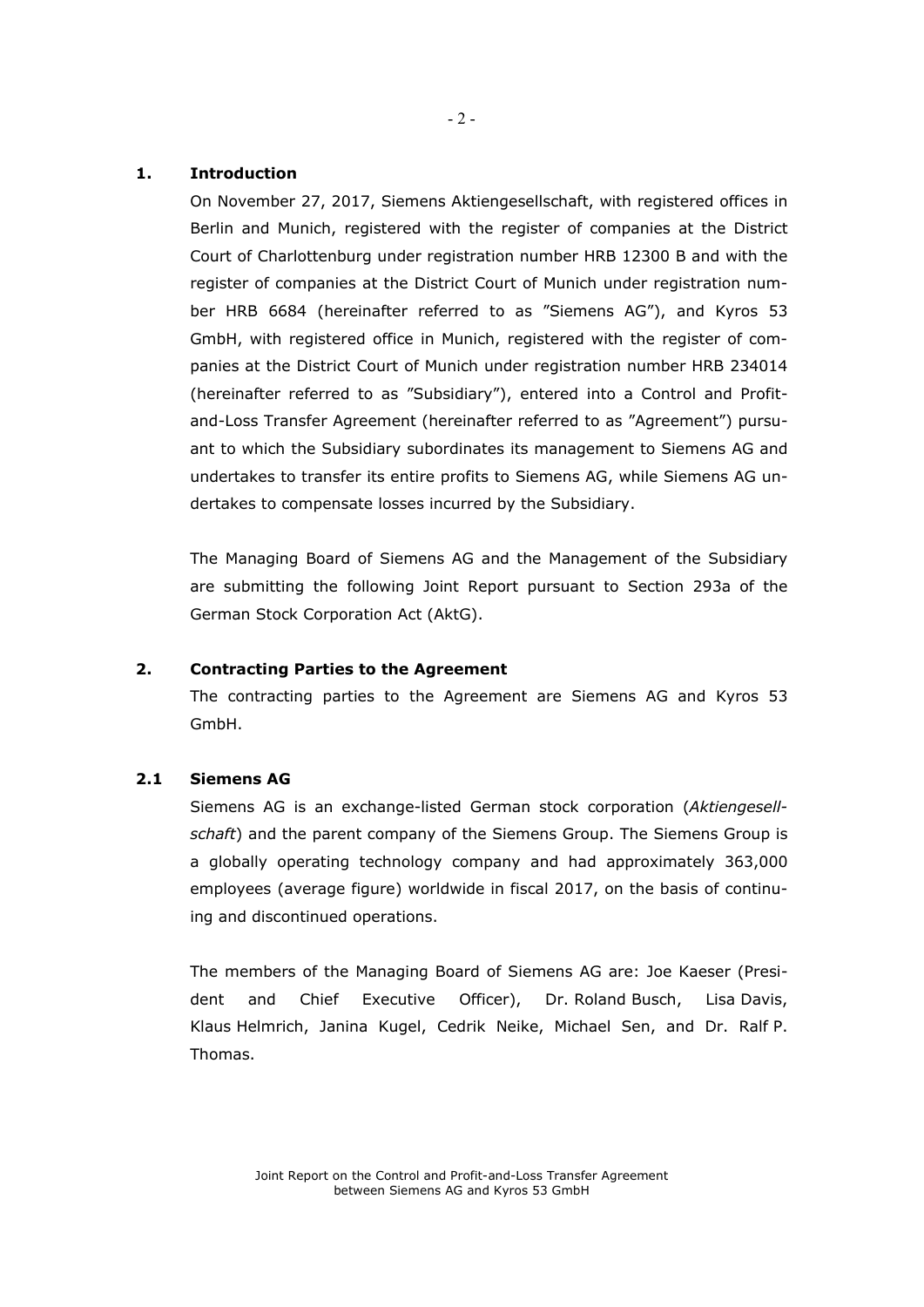Siemens AG is legally represented by two members of the Managing Board, or by one member of the Managing Board jointly with a "Prokurist" (holder of a special statutory authority, referred to as "Prokura", granted in accordance with Section 48 of the German Commercial Code (HGB)). Otherwise Siemens AG shall be represented by "Prokurists" or other duly authorized signatories to the extent authorized by the Managing Board.

The members of the Supervisory Board of Siemens AG are: Dr. Gerhard Cromme (Chairman), Birgit Steinborn (First Deputy Chairwoman), Werner Wenning (Second Deputy Chairman), Olaf Bolduan, Michael Diekmann, Dr. Hans Michael Gaul, Reinhard Hahn, Bettina Haller, Robert Kensbock, Harald Kern, Jürgen Kerner, Dr. Nicola Leibinger-Kammüller, Gérard Mestrallet, Dr. Norbert Reithofer, Güler Sabancı, Dr. Nathalie von Siemens, Michael Sigmund, Dorothea Simon, Jim Hagemann Snabe, and Sibylle Wankel.

The fiscal year of Siemens AG runs from October 1 to September 30 of the following year.

As a resident German corporation, Siemens AG is fully subject to corporation tax (KSt) and municipal trade tax (GewSt) in Germany.

#### **2.2 Kyros 53 GmbH**

The Subsidiary was established by Notarial Deed dated June 14, 2017, under the name of Blitz 17-565 GmbH by Blitzstart Holding AG, registration number HRB 128986, Munich (hereinafter referred to as "Blitzstart Holding AG") as its sole shareholder with subscribed capital of  $E$ 25,000 and registered with the register of companies at the District Court of Munich on June 20, 2017. The capital contributions for the shares have been paid in full. Siemens AG acquired all the shares in the Subsidiary from Blitzstart Holding AG pursuant to the Purchase and Assignment Agreement dated July 11, 2017. In the meantime, the name of the Subsidiary has been changed to Kyros 53 GmbH.

The fiscal year of the Subsidiary runs from October 1 to September 30 of the following year. The first fiscal year was a short fiscal year.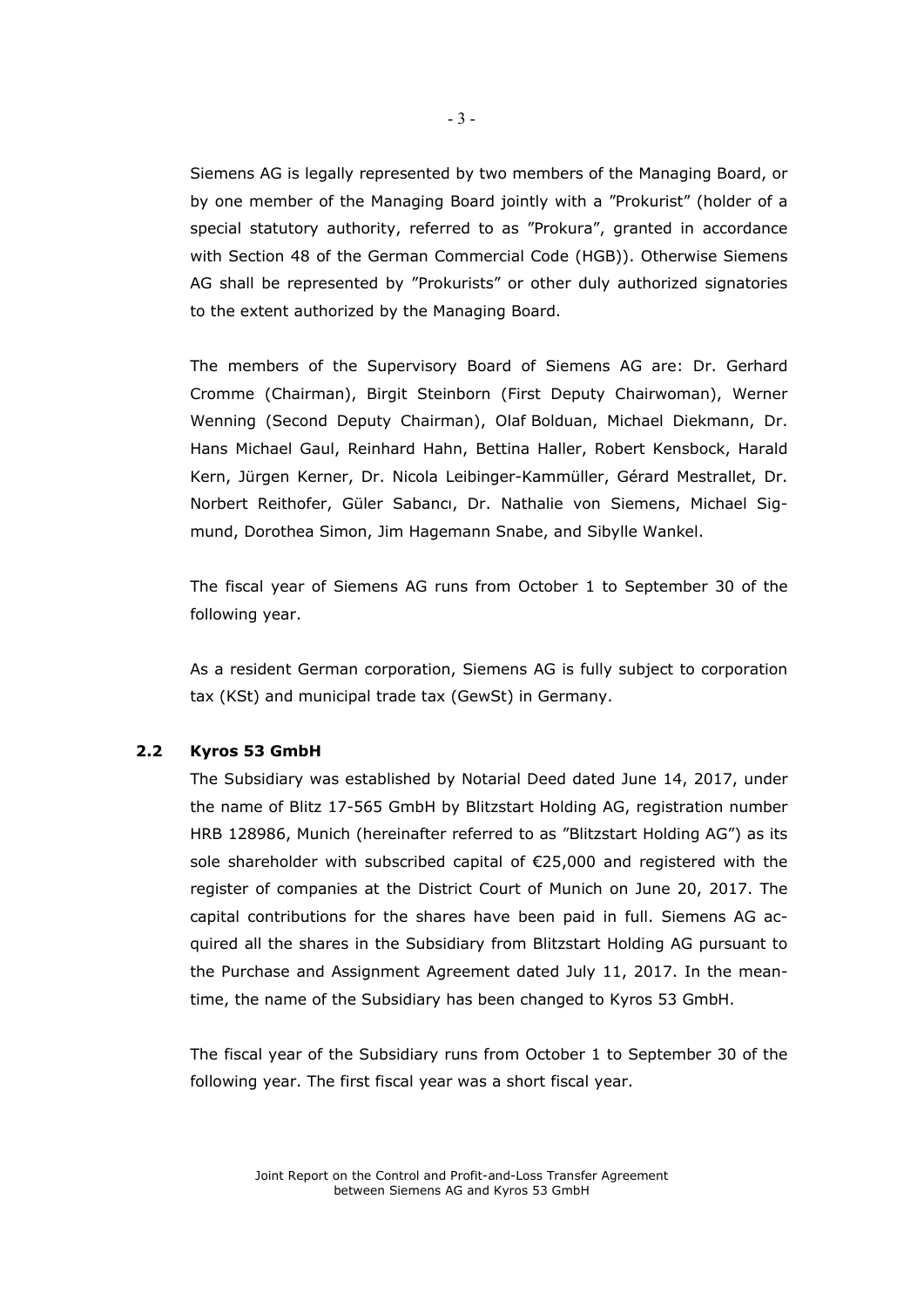The Managing Directors of the Subsidiary are Carina Schätzl and Wolfgang Seltmann. Both are employees of Siemens AG. If there is only one Managing Director, he or she shall legally represent the Subsidiary alone. If several Managing Directors are appointed, the Subsidiary shall be legally represented by two Managing Directors or by one Managing Director jointly with a "Prokurist" (holder of a special statutory authority, referred to as "Prokura", granted in accordance with Section 48 of the German Commercial Code (HGB)). Otherwise the Subsidiary shall be represented by "Prokurists" or other duly authorized signatories to the extent authorized by the Managing Directors.

The Subsidiary does not have any employees at the moment and has not yet commenced business operations. It holds no capital investments in other companies.

The Annual Financial Statements of the Subsidiary for the short fiscal year ended September 30, 2017 report a net loss/accumulated loss of €15,823.30, resulting mainly from notarial fees and bank charges in connection with the acquisition of the Subsidiary and costs for using the Group's internal infrastructure services. The balance sheet as of September 30, 2017 shows total assets of €109,193.70 and an equity capital of €109.176,70.

The current object of the Subsidiary is to manage its own assets. It may engage in business of any kind and take any and all measures related to, or which seem to be directly or indirectly useful in promoting, its object. To that end, it can in particular found, acquire or integrate other German and foreign companies or participate in such companies, establish branch offices, conclude enterprise agreements and enter into communities of interest.

Kyros 53 GmbH is currently a pure shelf company, to which operating business may be contributed or transferred at a later time.

Since the Subsidiary's precise future activity is not yet certain, the risk of loss for Siemens AG cannot be specified in more concrete form at present.

- 4 -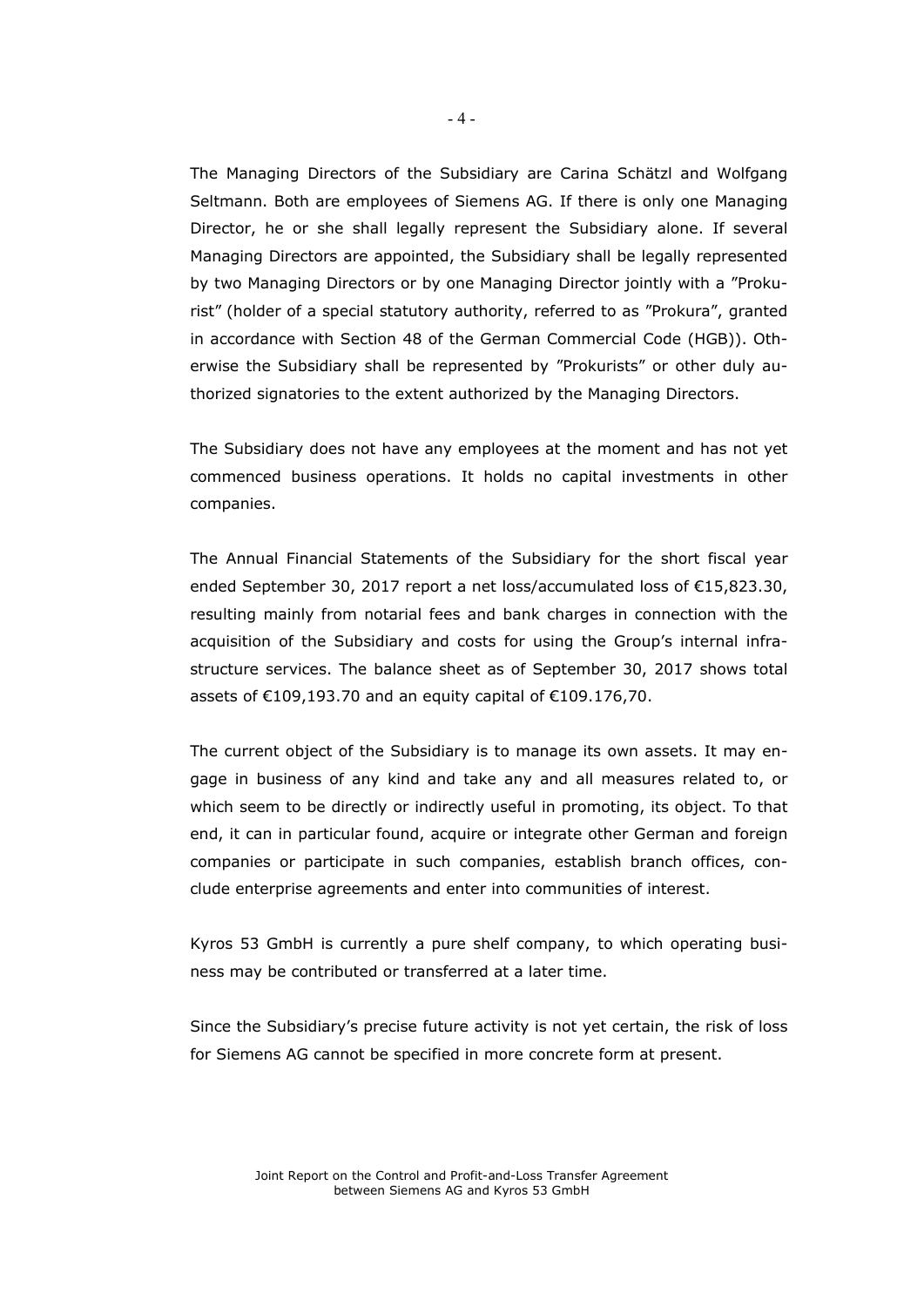The Subsidiary is integrated in the financing structure of the Siemens Group, in particular through participation in the cash management system of Siemens AG.

Since acquisition of the shares to the present day, Siemens AG has owned a direct 100-percent interest in the Subsidiary and is thus its sole shareholder.

# **3. Legal and economic reasons for concluding the Agreement; Implications of the Agreement**

The objective of the Agreement is to create a fiscal unity (*Organschaft*) for purposes of German corporation tax and municipal trade tax between Siemens AG and the Subsidiary as of fiscal year 2018 and to strengthen the Subsidiary's organizational integration in Siemens AG required for an existing fiscal unity (*Organschaft*) for purposes of value-added tax.

Under this fiscal unity (*Organschaft*) regime, profits and losses of the Subsidiary as the fiscal subsidiary company (*Organgesellschaft*) are directly attributed for tax purposes to Siemens AG as the fiscal parent company (*Organträgerin*). Consequently, positive and negative results at the level of Siemens AG can be netted for tax purposes. Depending on the taxable earnings situation of the companies forming part of the fiscal unity (*Organschaft*), this may result in tax advantages. Without this Agreement, such netting of results for tax purposes would not be possible.

In addition, as part of the fiscal unity (*Organschaft*) profits are transferred to Siemens AG without an additional tax burden. Without a fiscal unity (*Organschaft*), profits generated by the Subsidiary could at best be distributed to Siemens AG by way of a distribution of profits; in this event, Siemens AG would be subject to German corporation tax and municipal trade tax under current tax laws with respect to 5 percent of the profit distribution.

The conclusion of the Agreement does not involve any changes in the participation quotas held in the contracting parties.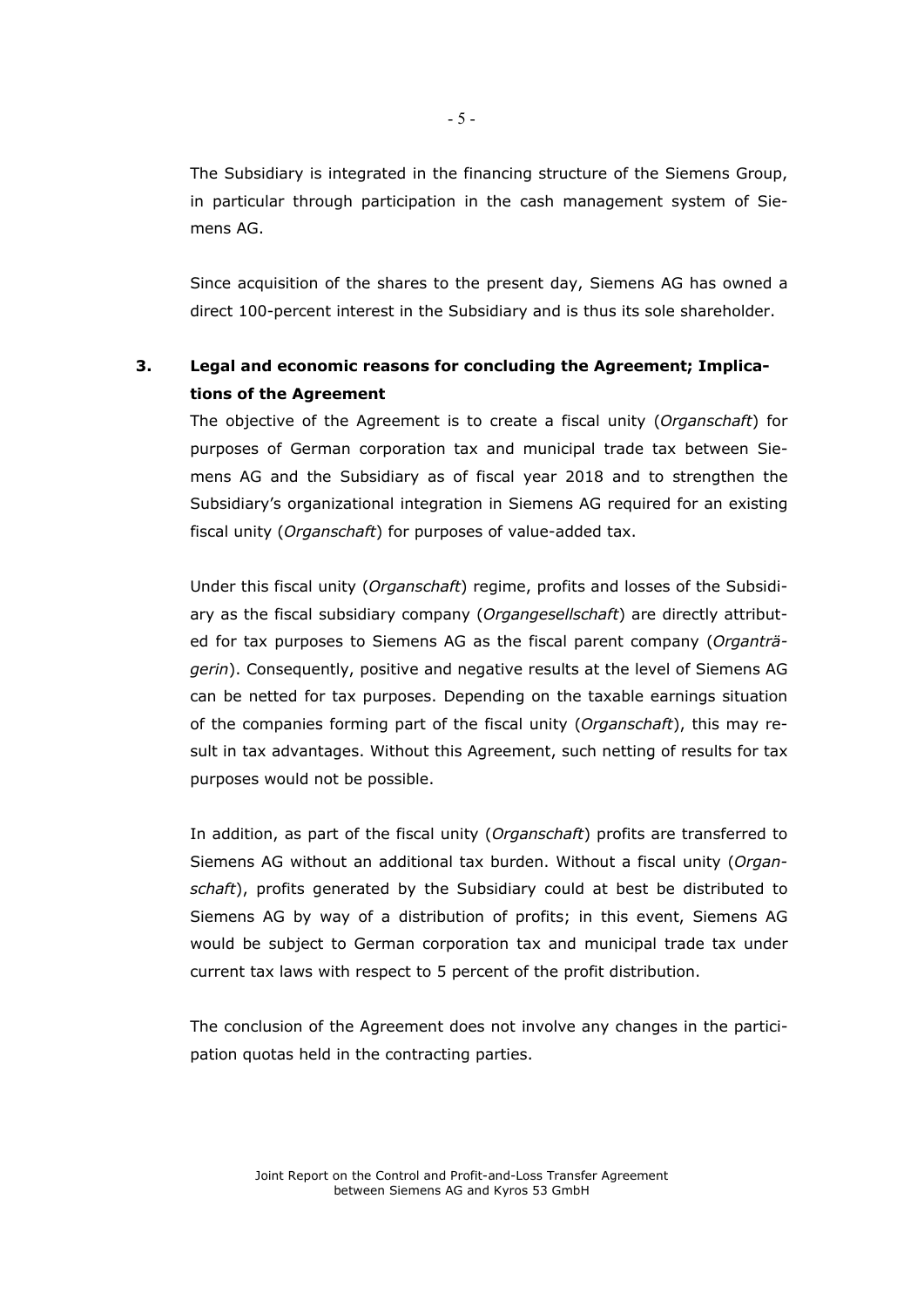From the perspective of Siemens AG shareholders, the Agreement will not have any special consequences apart from Siemens AG's commitment to assume the Subsidiary's losses, in particular because there will be no compensation payment and financial settlement with outside shareholders.

Under the Agreement, the Subsidiary shall subordinate the management of its company to Siemens AG. Siemens AG shall thereafter have the right to give instructions to the Management of the Subsidiary on how the Subsidiary is to be managed. The Management of the Subsidiary shall be obliged to obey the instructions. As a result, the Subsidiary's organizational integration in Siemens AG required for fiscal unity (*Organschaft*) between Siemens AG and the Subsidiary for purposes of value-added tax will be strengthened.

Owing to the inclusion of the Subsidiary in the fiscal unity (*Organschaft*) with Siemens AG for purposes of value-added tax, domestic services and goods provided between the Subsidiary and Siemens AG and other fiscal subsidiary companies of Siemens AG are non-taxable internal revenues on which no value-added tax is owed. The entrepreneur within the meaning of the Value-Added Tax Act (UStG) is Siemens AG as the fiscal parent company. The value-added tax for the fiscal unity (*Organschaft*) is owed by Siemens AG and the latter is entitled to value-added tax refunds. Compensation based on the causation principle is paid *inter partes* between Siemens AG and the Subsidiary.

In particular, the fiscal unity (*Organschaft*) for purposes of value-added tax simplifies administration. Moreover, any non-deductible input taxes can be avoided if deduction of input tax for received goods and services between the companies were to be denied without the existence of the fiscal unity (*Organschaft*).

The agreement is already being concluded now so that the above advantages can be leveraged promptly as soon as operating business is transferred or contributed to the Subsidiary.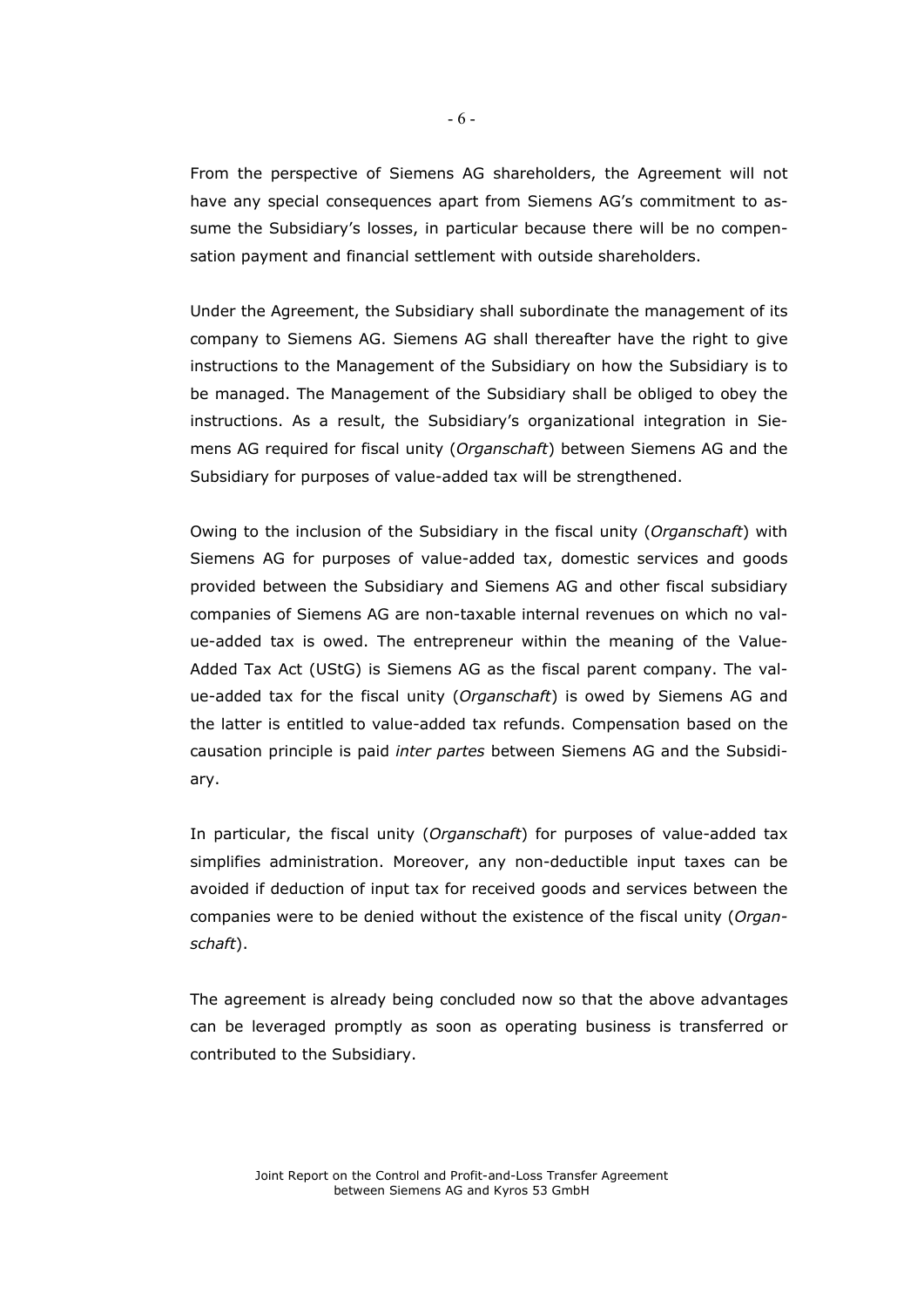#### **4. Alternatives to concluding the Agreement**

There is no economically rational alternative to concluding the Agreement.

Pursuant to Section 14 (1) of the German Corporation Tax Act (KStG) in combination with Section 17 (1) sentence 1 of the German Corporation Tax Act (KStG), the conclusion of this Agreement is a mandatory prerequisite for the fiscal unity (*Organschaft*) for purposes of German corporation tax and municipal trade tax between the Subsidiary as the fiscal subsidiary company (*Organgesellschaft*) and Siemens AG as the fiscal parent company (*Organträgerin*). Therefore, the resulting tax advantages (cf. paragraph 3 above) can only be obtained by means of the Agreement.

In particular, a transformation of the Subsidiary into a partnership (*Personengesellschaft*) by change of legal form (*formwechselnde Umwandlung*) does not lead to a comparable result for tax purposes, as the Subsidiary's earnings would be subject to German municipal trade tax at the partnership level, whereas in the case of a fiscal unity (*Organschaft*) they are taxable at the level of the fiscal parent company (*Organträgerin*) and can there be offset against the fiscal parent company's positive or negative income.

In contrast, a mere control agreement in accordance with Section 291 (1) sentence 1 of the German Stock Corporation Act (AktG) will not serve as an equivalent alternative because a fiscal unity (*Organschaft*) for purposes of corporation tax and municipal trade tax cannot be created with the Subsidiary if the Subsidiary is under no obligation to transfer profits.

A merger of the Subsidiary with and into Siemens AG is also not a preferable option because the Subsidiary would then lose its legal independence.

With regard to the objective of ensuring that the advantages presented under paragraph 3 can be leveraged promptly, not concluding the agreement now, but instead only after any operating business has been contributed or transferred to the Subsidiary, would also not be an economically rational alternative.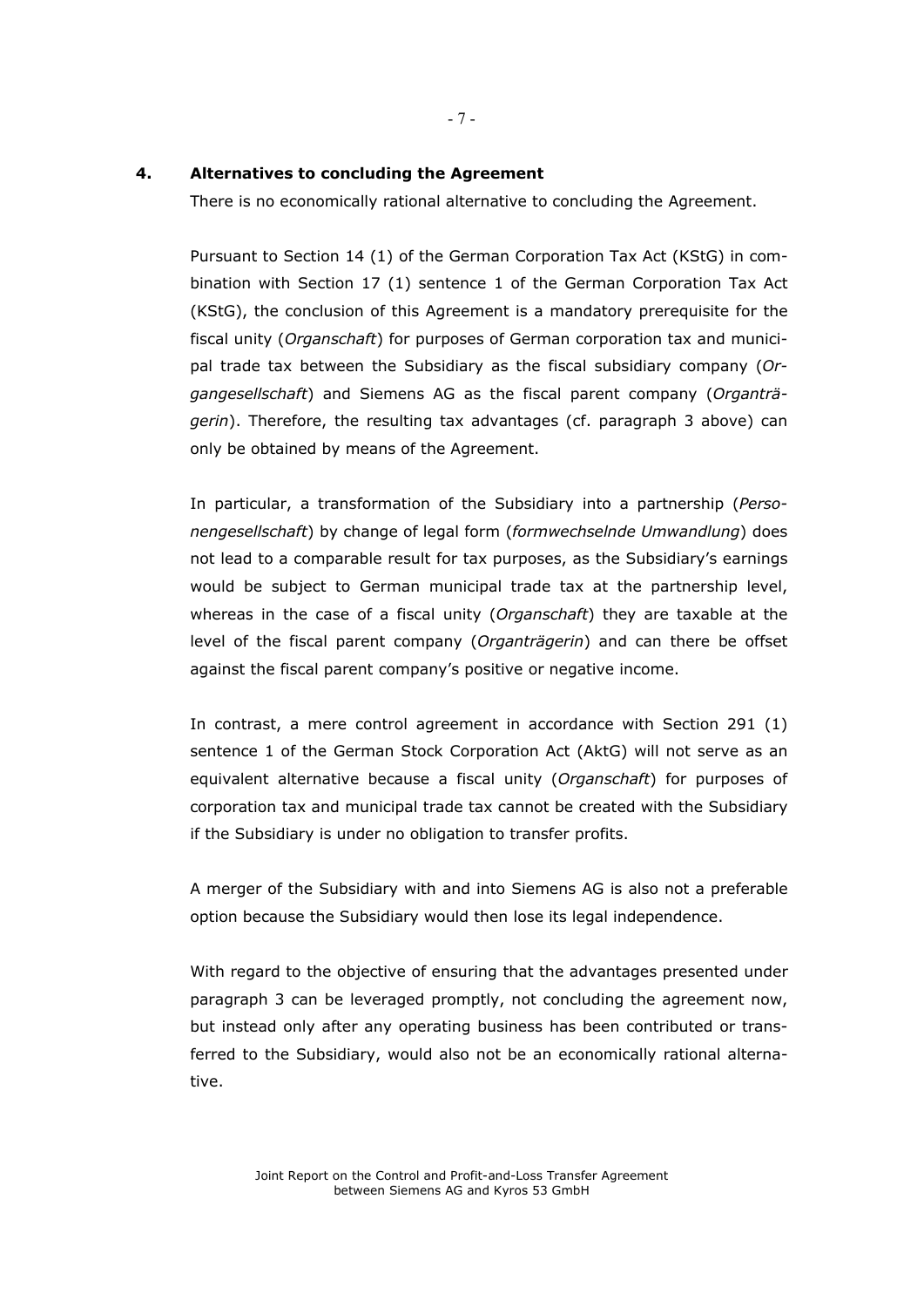### **5. Explanation of the Agreement**

The Agreement is a control and profit-and-loss transfer agreement and thus an enterprise agreement pursuant to Section 291 (1) sentence 1 of the German Stock Corporation Act (AktG). It requires the approval of the Annual Shareholders' Meeting of Siemens AG and the Shareholders' Meeting (*Gesellschafterversammlung*) of the Subsidiary and must be registered in the register of companies at the registered office of the Subsidiary. The Agreement is to be submitted for approval to the Annual Shareholders' Meeting of Siemens AG on January 31, 2018 and is expected to be submitted for approval to the Shareholders' Meeting of the Subsidiary in December 2017.

The following is to explain the individual provisions of the Agreement:

#### **Control (Article 1)**

Under the Agreement, the Subsidiary shall subordinate management of its company to Siemens AG. Siemens AG shall accordingly have the right to give instructions to the Management of the Subsidiary on how the Subsidiary is to be managed (including its entire commercial sphere within the meaning of the Value-Added Tax Act (UStG)). The Management of the Subsidiary shall be obliged to obey the instructions. Notwithstanding the right to give instructions, the Subsidiary's Managing Directors are still responsible for managing and representing the Subsidiary.

#### **Transfer of profits (Article 2)**

Pursuant to Article 2.1, the Subsidiary undertakes to transfer its entire profits to Siemens AG in accordance with Section 301 of the German Stock Corporation Act (AktG). Accordingly – subject to the set-up or release of reserves – the annual net income accruing without the transfer of profits, less any loss carried forward from the previous year, an amount to be allocated to the legal reserve, and the amount blocked from distribution in accordance with Section 268 (8) of the German Commercial Code (HGB), must be transferred. In addition, Article 2.1 provides a dynamic reference to Section 301 of the German Stock Corporation Act (AktG) ("as amended from time to time"). Pursuant to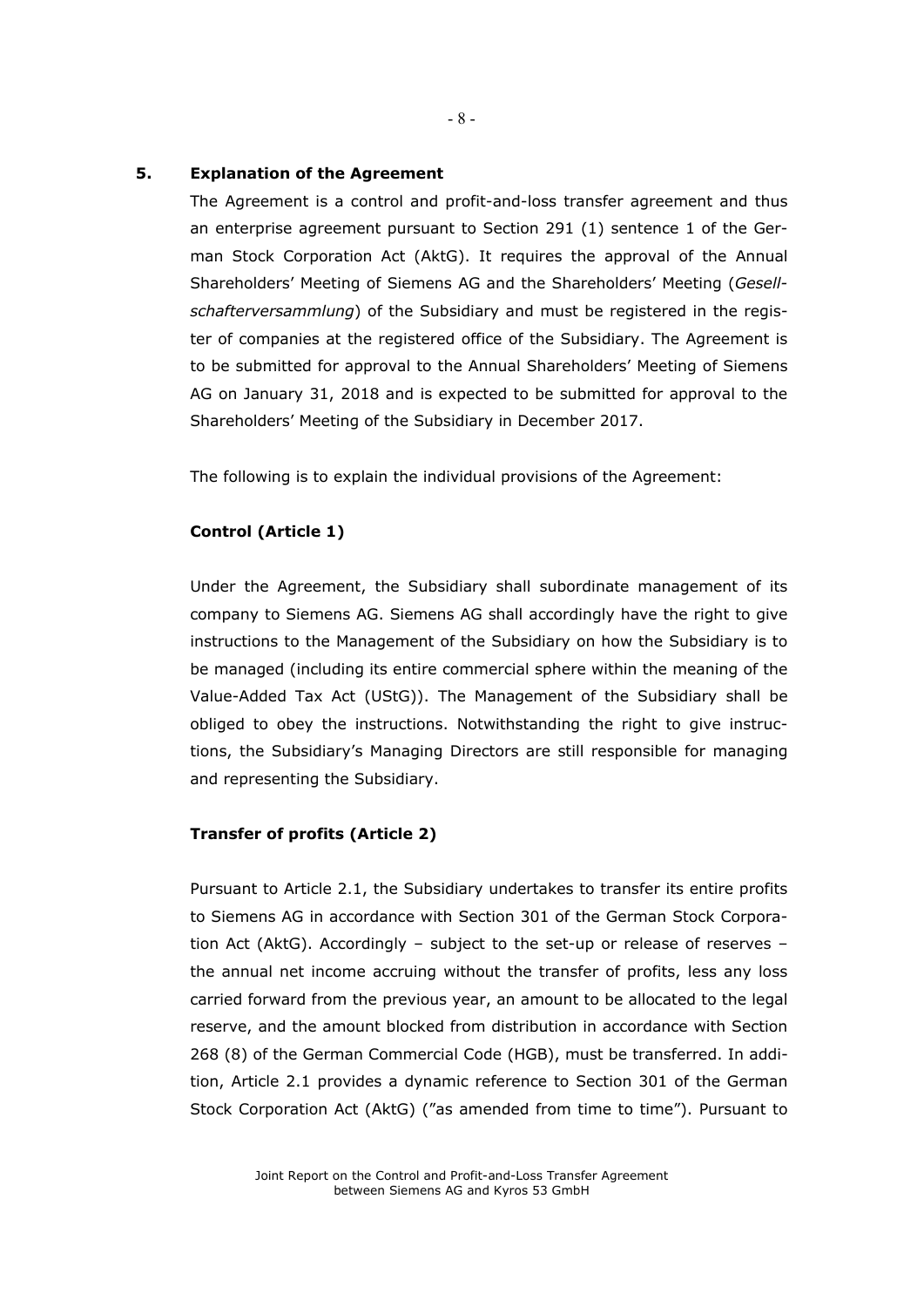Section 14 (1) sentence 1, in combination with Section 17 (1) of the German Corporation Tax Act (KStG), the transfer of profits is a mandatory prerequisite for the fiscal unity (*Organschaft*) for tax purposes between the Subsidiary and Siemens AG.

The Subsidiary is entitled, with the consent of Siemens AG, to appropriate amounts from the annual net income to other retained earnings pursuant to Section 272 (3) of the German Commercial Code (HGB) provided that this is permitted under commercial law and economically justified based on reasonable business judgment. The formation of statutory reserves is permitted. Upon request by Siemens AG, amounts appropriated to other retained earnings pursuant to Section 272 (3) of the German Commercial Code (HGB) during the term of the Agreement shall be released and used to compensate an annual net loss or be transferred as profits. The transfer of capital reserves and retained earnings existing prior to the date of the Agreement shall be excluded. To this extent, the provisions explained above are common within the framework of a control and profit-and-loss transfer agreement.

Siemens AG may demand that the Subsidiary transfer profits in advance during the year, if and to the extent this is legally permissible. If the Agreement does not end before the end of the Subsidiary's fiscal year, the entitlement to the transfer of profits shall arise at the end of the Subsidiary's fiscal year and shall be due with that date as value date. The obligation to transfer profits shall apply retroactively as of the beginning of the Subsidiary's fiscal year in which the Agreement becomes effective by registration in the register of companies at the registered office of the Subsidiary.

#### **Assumption of losses (Article 3)**

Pursuant to Article 3 of the Agreement, Siemens AG shall be obliged to assume the losses of the Subsidiary in accordance with Section 302 of the German Stock Corporation Act (AktG). It requires Siemens AG to compensate any annual net loss of the Subsidiary that is otherwise, i.e. regardless of the obligation to compensate for losses, incurred during the term of the Agreement, to the extent that such loss is not compensated by release of any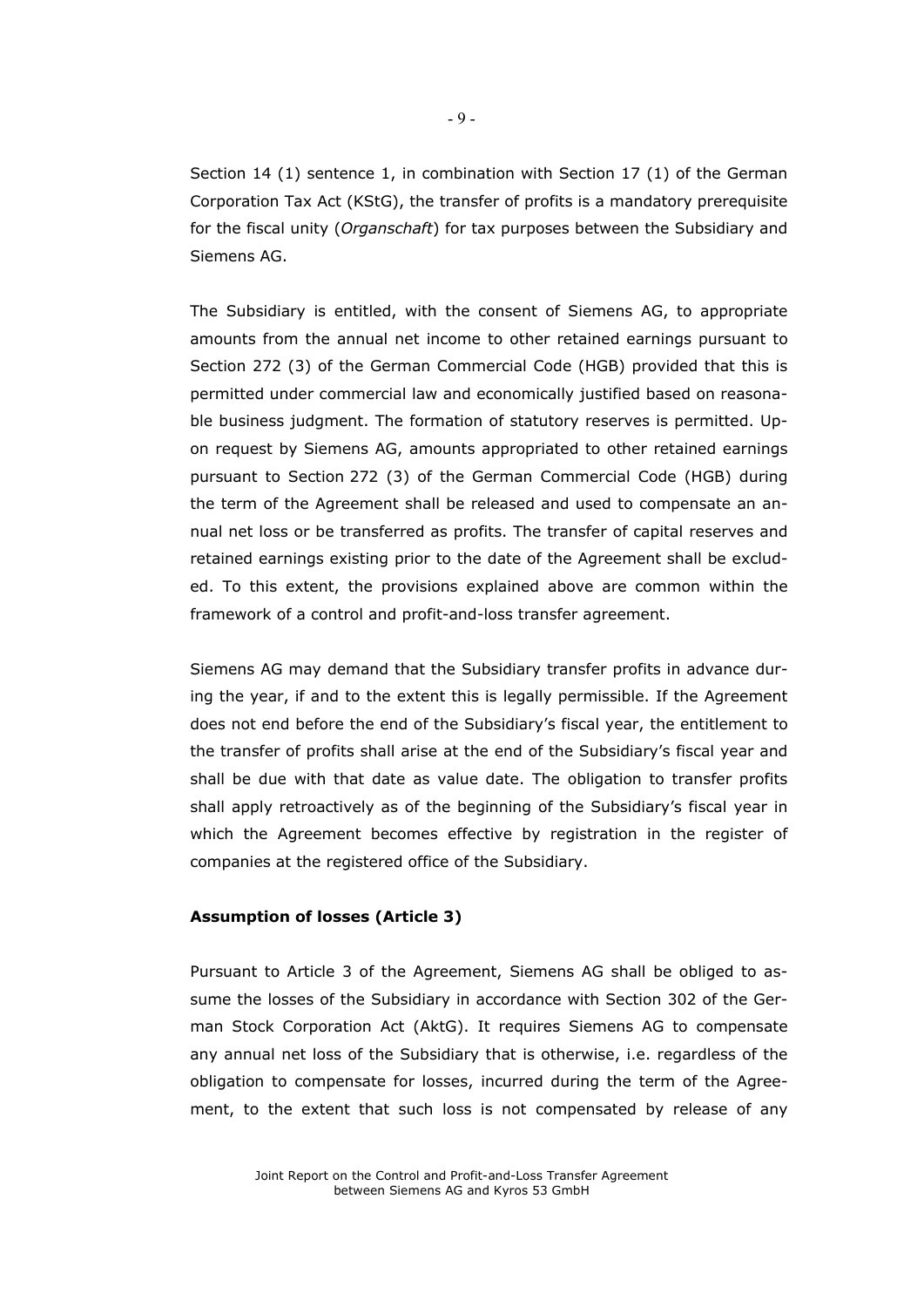amounts from the Subsidiary's other retained earnings appropriated during the term of the Agreement. In addition, Article 3.1 provides a dynamic reference to Section 302 of the German Stock Corporation Act (AktG) ("as amended from time to time"). In order for the fiscal unity (*Organschaft*) between the Subsidiary and Siemens AG to become effective, it is a mandatory prerequisite for tax purposes that Siemens AG as the fiscal parent company (*Organträgerin*) undertake to compensate any loss incurred by the Subsidiary as the fiscal subsidiary company (*Organgesellschaft*) (Section 17 of the German Corporation Tax Act (KStG)). To this extent, the provisions explained above are common within the framework of a control and profit-and-loss transfer agreement.

If the Agreement does not end before the end of the Subsidiary's fiscal year, the entitlement to the assumption of losses shall arise at the end of the Subsidiary's fiscal year and shall be due with that date as value date. The obligation to assume losses shall apply retroactively as of the beginning of the Subsidiary's fiscal year in which the Agreement becomes effective by registration in the register of companies at the registered office of the Subsidiary.

#### **Effectiveness and term (Article 4)**

Article 4.1 of the Agreement makes it clear that the Agreement becomes effective upon registration in the register of companies at the registered office of the Subsidiary.

The Agreement shall be concluded for an indefinite period of time. It may be terminated ordinarily upon three (3) months' notice prior to the end of the Subsidiary's fiscal year, but for the first time to the end of the Subsidiary's fiscal year that ends at least five (5) years in time after the beginning of the Subsidiary's fiscal year in which the Agreement became effective. In addition to the above notice period, Siemens AG can terminate the Agreement ordinarily at any time after the minimum term specified in the above sentence expires and with two (2) weeks' prior notice. For the fiscal unity (*Organschaft*) for tax purposes to become effective, the Agreement must be concluded pursuant to Section 14 (1) sentence 1 no. 3, in combination with Sec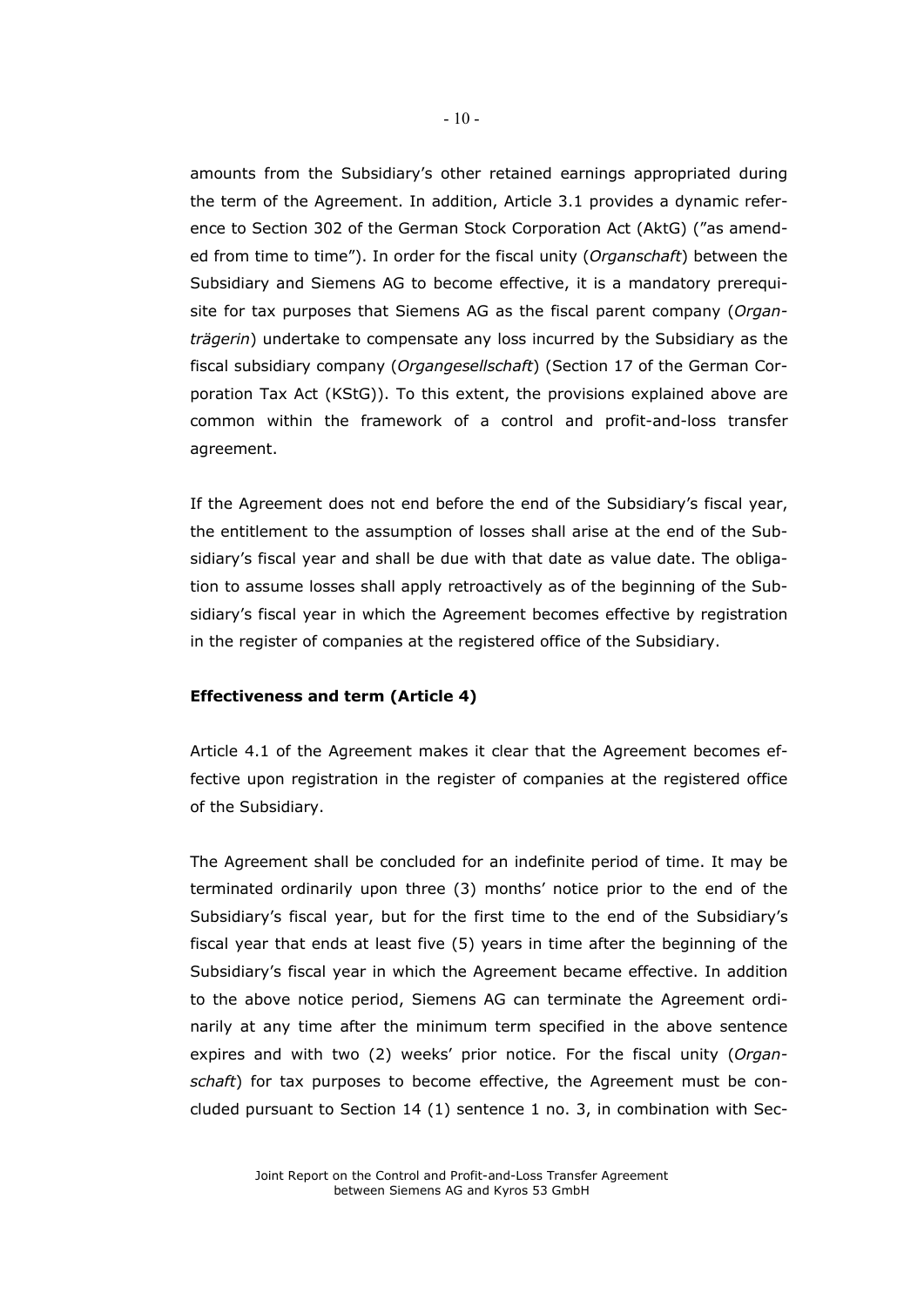tion 17 (1) of the German Corporation Tax Act (KStG) for a period of at least five (5) years and actually be implemented during its entire term.

The right of either party to terminate the Agreement for good cause without observing a notice period shall remain unaffected. Good cause shall exist in particular in the event of insolvency, merger, split-up or liquidation of Siemens AG or the Subsidiary; it shall also exist if Siemens AG disposes of or contributes shares and thus no longer directly holds all the shares in the Subsidiary, or an outside shareholder participates in the Subsidiary for the first time within the meaning of Section 307 of the German Stock Corporation Act (AktG) as a result of Siemens AG disposing of or contributing shares. In the event that shares are disposed of or contributed, Siemens AG may also terminate the Agreement as of the date of conclusion of the promissory agreement relating to the disposal or contribution of the shares in the Subsidiary, effective the date of transfer of the shares or at an earlier date. Good cause shall also exist in case of an initial public offering ("IPO") of the Subsidiary; in such a case, the Agreement can also be terminated as of the date on which the prospectus is approved by the responsible authority, effective the date on which the IPO is completed (transfer of the shares to the investors) or at an earlier date. The above is not an exhaustive enumeration of good causes.

Notice of termination shall be given in writing.

# **Final provisions (Article 5)**

Pursuant to Article 5.1 of the Agreement, the interpretation of individual provisions of the Agreement is subject to Section 14 and Section 17 of the German Corporation Tax Act (KStG), as amended from time to time.

Article 5.2 of the Agreement contains a common so-called severability clause to ensure that the Agreement is maintained, should individual provisions, in whole or in part, turn out to be ineffective, unenforceable or incomplete. Therefore, should any provision of the Agreement be or become ineffective or unenforceable in whole or in part or should the Agreement contain a gap, this shall not affect the validity of the remaining provisions of the Agreement. In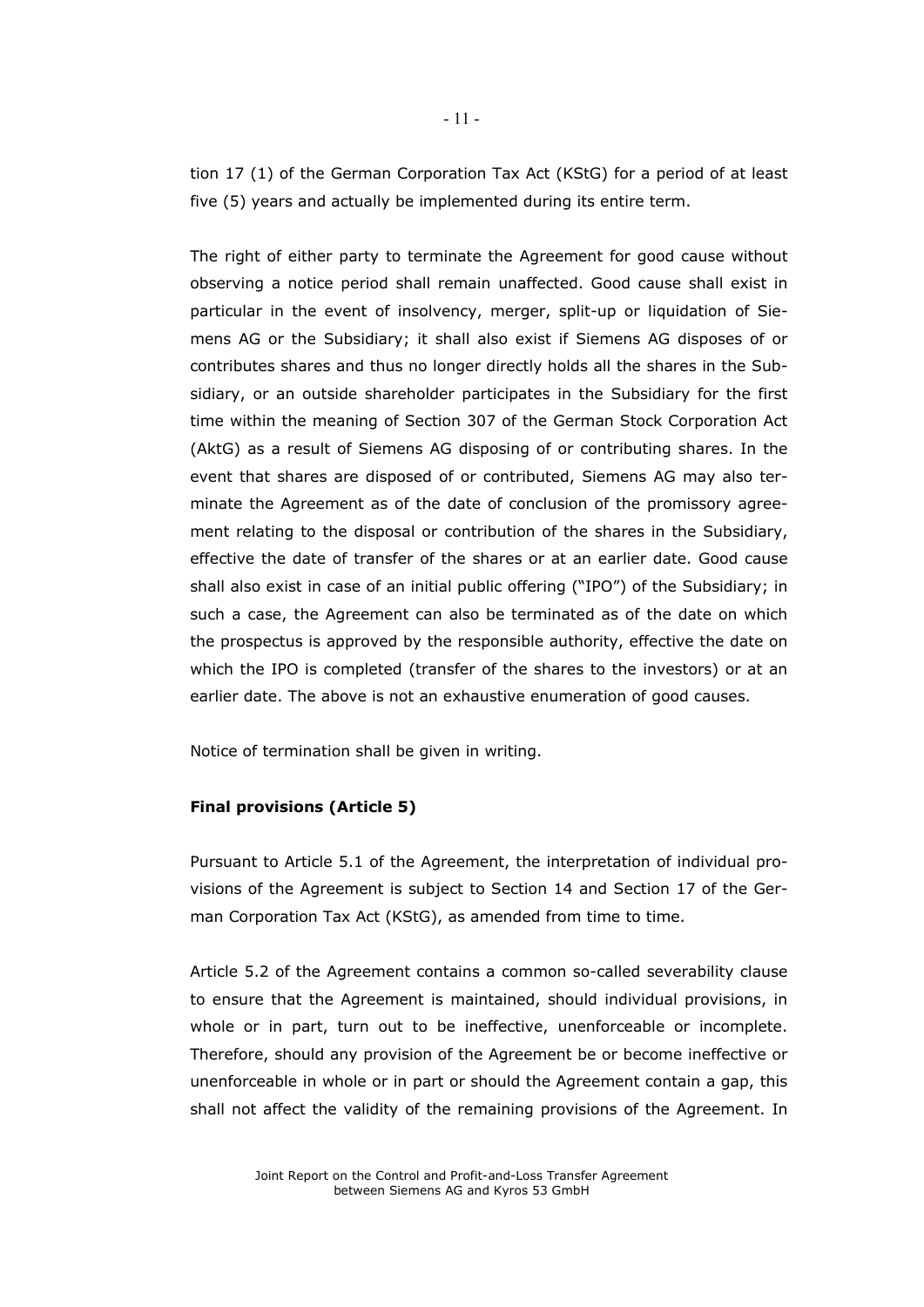place of the ineffective or unenforceable provision, the parties shall agree on an effective or enforceable provision which, in its economic effect, comes as close as legally possible to that of the ineffective or unenforceable provision. In the event of a gap in the Agreement, the parties shall agree on a provision that would have been intended, in light of the object and purpose of the Agreement, had they considered the point on concluding the Agreement.

Pursuant to Article 5.3 of the Agreement, if a declaration is to be made in writing or in written form under the terms of the Agreement, such a declaration shall be signed by the issuer(s) authorized to represent the declaring party, signing his/her name in his/her own hand, and transmitted to the other party as an original. This written form may not be replaced by the electronic form.

Pursuant to Article 5.4 of the Agreement, the place of performance and jurisdiction for both parties shall be Munich.

# **No compensation payments and no financial settlements, no requirement for an audit of the Agreement**

Siemens AG is the sole and direct shareholder of the Subsidiary. There are no outside shareholders. No compensation payments or financial settlements pursuant to Section 304 and Section 305, respectively, of the German Stock Corporation Act (AktG) are to be made. Moreover, it will not be necessary to have the Agreement audited by a contract auditor pursuant to Section 293b (1) of the German Stock Corporation Act (AktG) or to prepare an audit report pursuant to Section 293e of the German Stock Corporation Act (AktG). In the absence of any compensation payment pursuant to Section 304 of the German Stock Corporation Act (AktG) and any financial settlement pursuant to Section 305 of the German Stock Corporation Act (AktG), there is also no need to carry out an evaluation of the parties to the Agreement to determine the reasonableness of any compensation payment or financial settlement.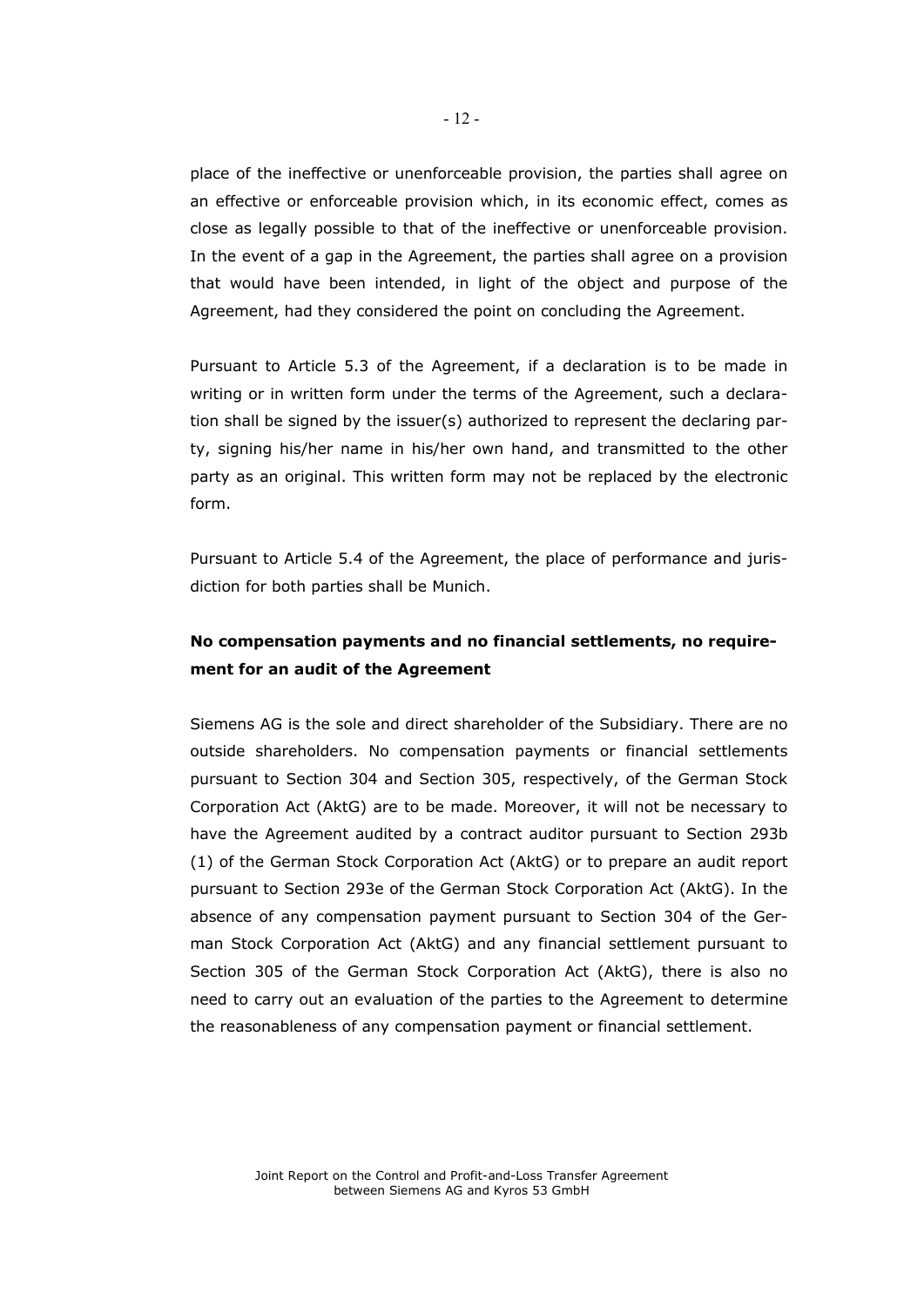A summary appraisal of the Agreement shows that, for the reasons presented above, it is beneficial to both Siemens AG and the Subsidiary.

Munich, November 27, 2017

# **Siemens Aktiengesellschaft**

# **The Managing Board**

[signed] Kaeser (President and CEO)

[signed] [signed] Dr. Busch

Davis

[signed] Helmrich [signed] Kugel

[signed] Neike

[signed]<br>Sen

[signed] Dr. Thomas

Joint Report on the Control and Profit-and-Loss Transfer Agreement between Siemens AG and Kyros 53 GmbH